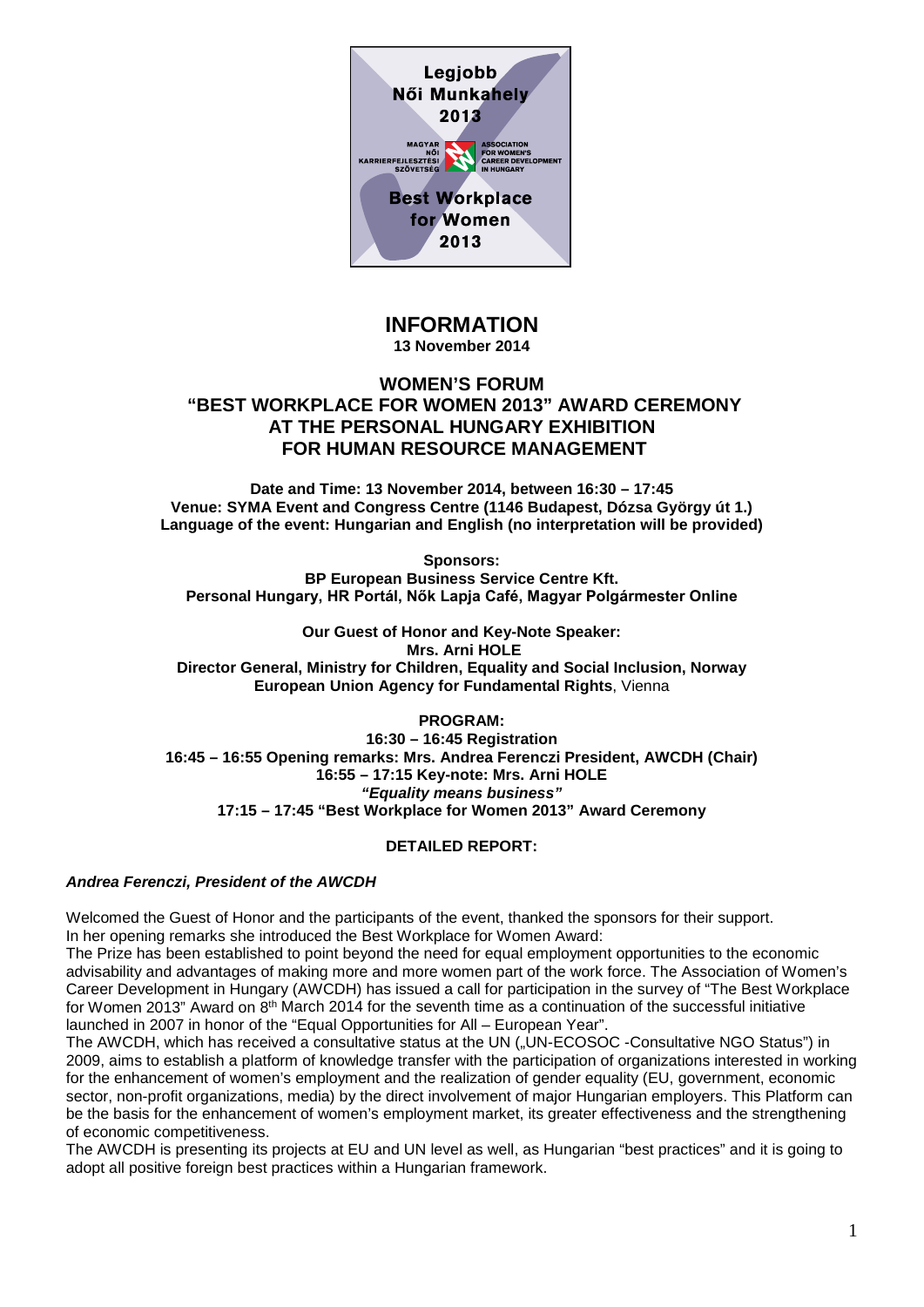

Why is the women's career different? In a woman's life there are certain periods, cycles, and changes that are particular to her womanhood. Therefore it is required to ensure women more flexible working conditions and work-life balance.

Andrea Ferenczi introduced their Guest of Honor, Mrs. Arni Hole Director General, Ministry for Children, Equality and Social Inclusion, Norway, European Union Agency for Fundamental Rights, Vienna, whom she met at the Nordic Cooperation conference in Budapest earlier this year. Her speech attracted her attention and therefore she invited her to Budapest to deliver key-note speech at the Best Workplace for Women Award Ceremony.

#### *Arni HOLE Director General* **Ministry of Children, Equality and Social Inclusion**

The keynote speaker, who has 5 children and several grandchildren, had her first child 35 years ago. Since then the situation of women has substantially changed not only in Norway but also in Europe.

It is of utmost importance to direct the attention to the situation of women and their position in the labor market. The World Economic Forum in Davos has released the Global Gender Gap report, according to which total equality between men and women can be achieved by 2095, but we cannot wait that long.

Despite EU laws and regulations, national working environment laws, anti-discrimination laws and national family politics, it seems that there still exists different 'cultural and traditional' expectations to women and men.

Gender Analyses should be extended to both sexes, business executives, government and on gender based pay gaps, which is 17% in the EU but only 8% in Norway.

One can argue for Gender Equality from several perspectives:

- It is about Fundamental Rights
- It is about fairness and democracy
- It is about deeply embedded values in our cultures. Traditions and stereotypes are not good just because they are old.
- It is about smart economy; employing all talents in a given society also those of women.
- Gender equality has proven, at least for the developed economies to sustain the birth-rates, given that fathers take part in child care and share responsibilities at home.

To utilize the competences of the female workforce in an optimal way, there has to be good family policies in place. At the same time, there is need to retain and keep competences of older workers and professionals.

The right to work part-time, to have flexible hours when suitable, home-office/teleworking when appropriate should be ensured when there is a small child in a family.

The individual, whether woman or man, boy or girl, should have the right to choose his or her way of balancing work and family life, so that his/her choices are real.

In Norway, free of charge, all over the country, there are Family Counselling Offices with highly trained therapists and you can even receive parental training in your home. Research shows that it is easier to solve family problems this way, it is better for children, there are fewer divorces. Stereotyping of what men and women should be or do, is a real obstacle to the necessary changes. These are present in our culture, education, religion, and everyday life in a hidden form.

Awareness programs on gender equality within workplaces, should include and target both men and women.

Life-long learning measures, regarding extremely rapid changes in the labor market structures, should include workers and professionals over 50 as well.

Violence against women is still wide spread: 1 in 3 women has experienced violence at least once in her life.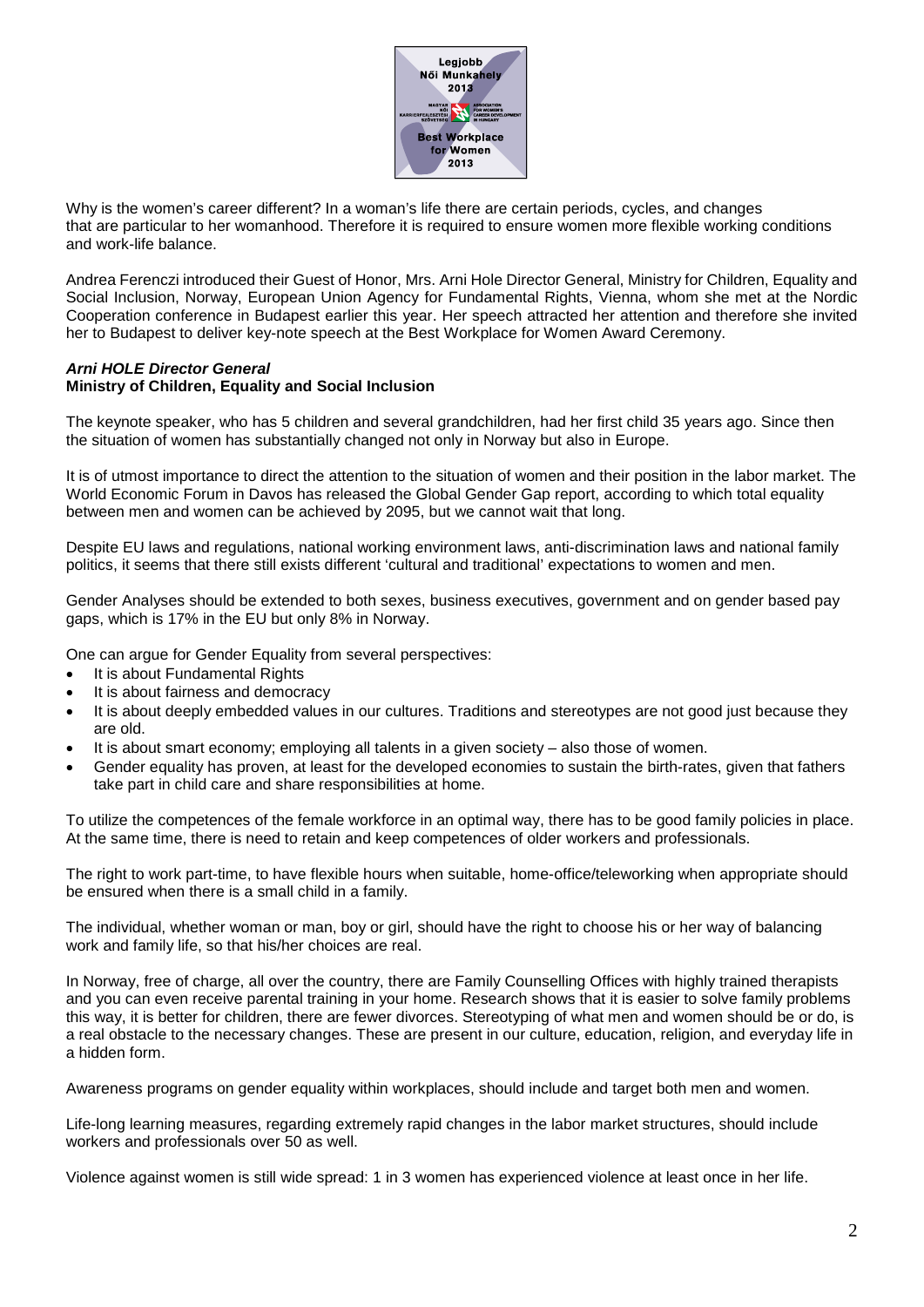

There are programs to eradicate gender inequality not only within large companies but also on the ministerial level.

Two Norwegian examples to support gender equality:

Within the paid parental leave, 10 weeks are earmarked for the fathers to stay at home, which has changed the male (and female) roles and the gender based division of labor.

The proportion of 40% of women in the board of governors of companies has changed corporate culture and produced new images of women as competent decision-makers in the upper echelons of the economy.

Today Norway has 50 % women in the Government (Cabinet) including the Prime Minister. In Parliament 40 % women have their seats; in local elected bodies 38,9 % are women.

In Norway the basic values of equality are embedded in culture and these values are shared by all the political parties.

**After Arni HOLE's speech the Association of Women's Career Development in Hungary organized "The Best Workplace for Women – 2013" Award Ceremony. The results of the competition and the laudation was presented by Ms. Ildikó Modláné Görgényi**

**Chairwoman of the Evaluation Committee. The awards were handed over by Andrea Ferenczi President of the AWCDH to the winning companies.**

#### *Companies employing more than 250 people*

#### **I**. **Legrand Zrt.**

The dynamically developing French multinational company Legrand Group has its Hungarian center in Szentes. Here are working 472 people, where from 234 women are 191 working as physical workers mostly mainly employed in the assembly workshop. The company demonstrates its commitment to equal opportunity: in 2013 in the Top Management of 6 people one woman and five men were employed, which was extended by 2 women in 2014. So now the company's top management consists of 5 men and 3 women. It is an important part of the company's strategy that the Group released an Agreement on equal opportunities for women and men, and developed the Code of Ethics, too. The three main pillars of sustainable development are the good corporate governance, the social responsibility and the environmental protection, which is also an important part of the responsibility strategy. They pay special attention to training women leaders and employees. They ensure flexible working arrangements for women during pregnancy. For women managers and staff sports possibilities and preventive screening tests are provided. All employees are covered by life and accident insurance.Older workers (20 years of service) will be awarded by "Way of Life' award. For the fresh entrant employers and the women over 45 high-quality learning and development opportunities are offered.

#### **II. Budapest Bank**

Budapest Bank is one of the largest financial institutions, which provides a full range of financial services by its 10 branches in Hungary for over 25 years, which has preserved its stability during the crisis, too. The key element of corporate culture are: inclusive mentality, equal opportunities, career development and a healthy workplace. The development potential of women in the workplace, the family-career roles coordination is of paramount importance. In the interest of work-life balance employees can work also in atypical forms of employment. Employees may apply for flexible working; 6% works in 4 or 6 hour part-time, and nearly 500 employees choose occasionally the option of telecommuting. The returning mothers with small children are helped by atypical forms of employment, as well as by continuous support. Equal opportunities are provided for everyone in order to be successful according to ability and performance. They are founding and active member of the Employers Forum on Gender Equality founded in 2010. The implementation of ethical standards into practice is provided by 4 Ombudsman (2 of them female, 2 are men).Great emphasis is placed on the career development of the women employees. In 2010 the Women's Leadership Program was launched, which is a one-year complex training program for the female middle managers with the aim to become more and more top managers from them.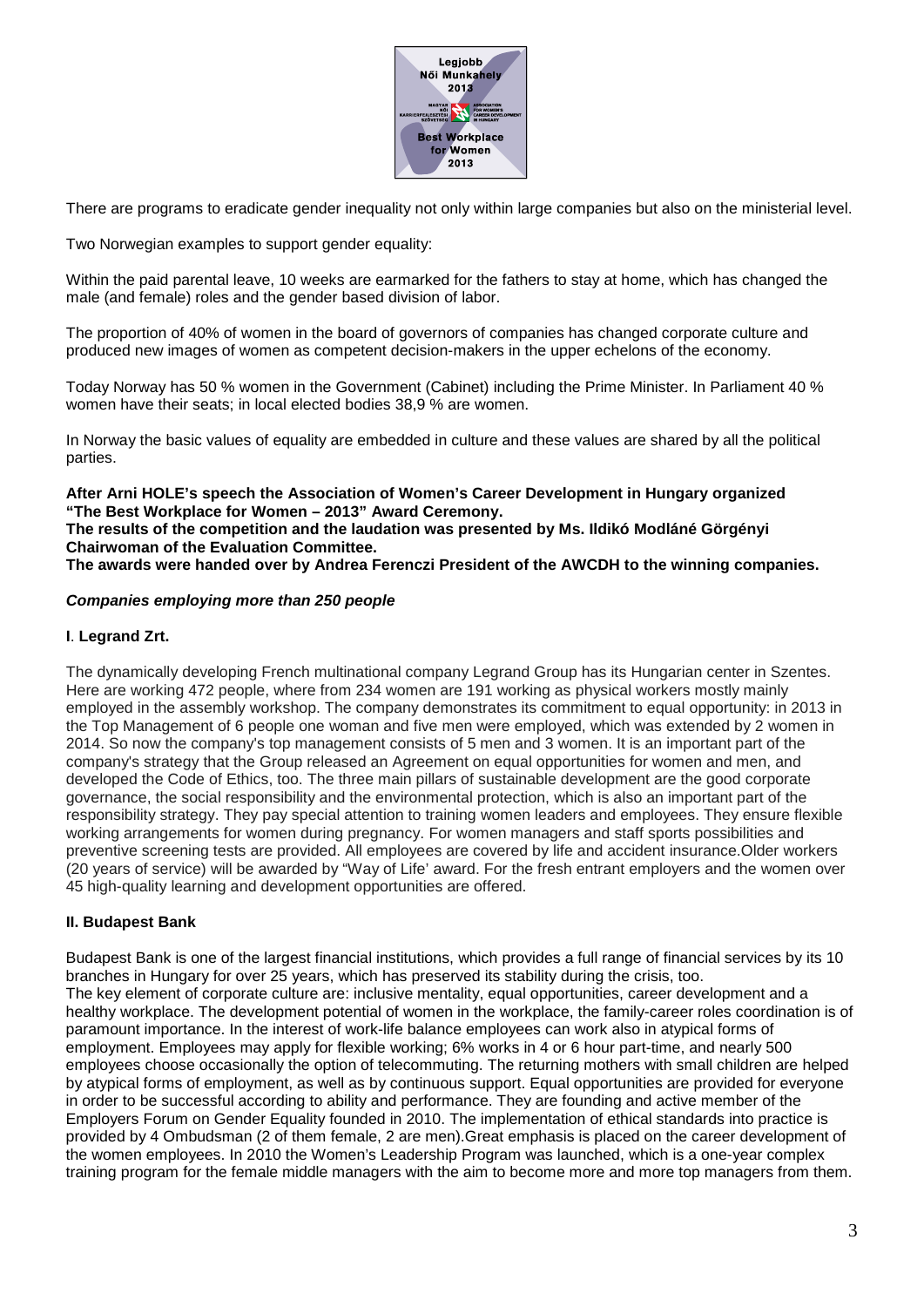

#### **III. Tigáz Zrt.**

Tigáz Ltd. in Hajdúszoboszló is one of the leading gas supplier in the country and has a substantial effect on the economy and the employment situation of the area where the company operates. The company has 556 employees, among which 377 employees are women. They are present in county Pest and in the East and North-East Region of Hungary. In the process of their successor, career and promotion planning the company pays attention to the equal opportunities of employees to the greatest extent possible. The selection procedure for managerial positions exclusively depends on the work experience, education and competences of the applicant avoiding gender or age discrimination. In 2013 there were 3 men and 2 women in the group of 5 directors of the company. In the middle level managerial positions of 32, there were 18 women. The Collective Agreement of the company places great emphasis on the appreciation of the core team members: 32% of the core team members were women in 2013. Tigáz pays particular attention to the reconciliation of work and family life, so employees and naturally women employees can work flexible hours in most of the positions, in some cases they can even work from home. They also pay attention to the fact that women over 50 should be able to obtain their period of service of 40 years in this group of companies.

#### *Companies employing under 250 people*

#### **I. Díj Tutti Élelmiszeripari Kft. Rábapatona**

Tutti Food Ltd. can be found in nice natural surroundings in county Győr-Moson-Sopron, along the main road. The company is presently 100% Hungarian-owned, founded by 4 individuals in 1986.

The company manufactures and sells powder food. Their main motto is that man was born to create. The most important pillars of the company are quality, innovation, economic stability, honest business behavior, hard work, trust in success and ethical behavior with employees. They have a gender equality action plan. They support women, employees over 40 and career entrants. Tutti Food Processing Ltd. Co. respects the human dignity, the uniqueness and human values of their employers, especially those of women during their employment and training programs. They support women with medical care facilities, extra benefits, sports facilities, since the proportion of women employees is relatively high (54%). The company is family-owned and despite the fact that today it is a middle-sized company, the family friendly attitude is still one of the most important pillars of their ethics. Most of their employees are relatives but several married couples and parent-children are also working for them. There are 15 senior managers and middle level managers working for the company with 6 women among them. The proportion has been improving for years if we add the two women supervisors as well. Supervisors have most of the responsibilities at the company, since they have to supervise and coordinate the work of almost 50 factory workers. The company helps improve their managerial skills with training and coaching with the help of an HR expert. The general appreciation of women is also proven by the fact that the "Employee of the Year" Award has been received by more women than men in the last 9 years, since the award was founded.

#### **II. Magyar Fejlesztési Iroda Zrt. (MAPI) MAPI Hungarian Development Agency Corp.)**

The Hungarian Development Agency Corp. is a family-owned solely Hungarian enterprise. The management has created a work-life balance for its employees. The Agency's team is aged under 30 on average with an over-representation of young women. Their consultants provide complex development assistance with a strong focus on EU-funds. In recent years an Equality Plan, a Health Program and a Career Scheme has been established. In order to meet the needs of young female employees the firm is supporting them to become young mothers by providing a working environment allowing them a balanced private life. Besides such measures MAPI encourages its employees to lead healthy life-styles in many ways. Both the management and the employees stand for a friendly atmosphere which gives motivation to work. Numerous programs provide information on ideal life-styles, the work-life balance and self-assessment. 53% of the 15 people in mid and high level management are women. Among the 8 female top managers, one is above 45 years with two children, one of the women top managers became a mother of two children while she has been in this high position. Currently 5 employees are on maternity leave and their return will be managed to the satisfaction of both partners.